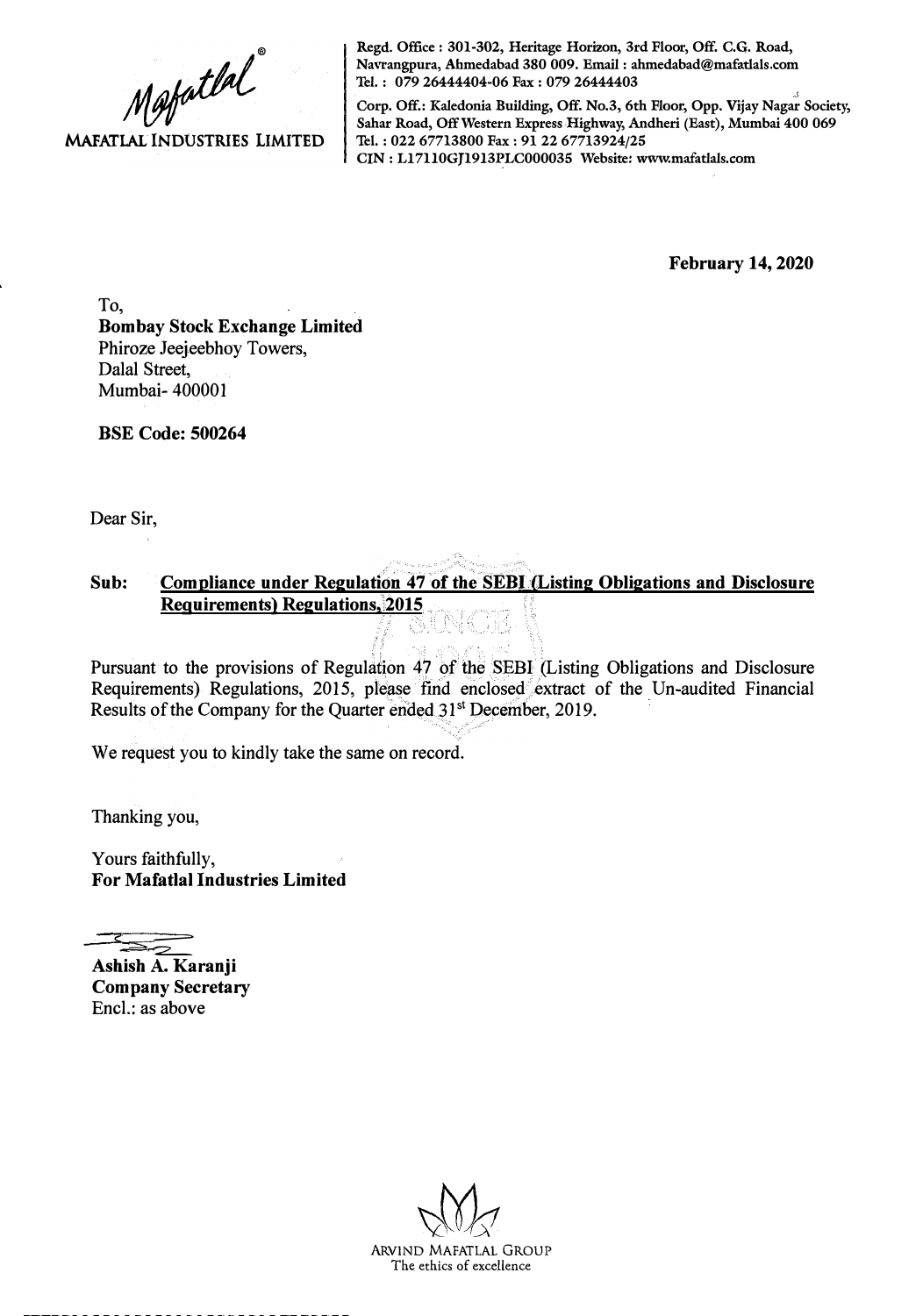



|                                                                                                                                                                                                                   | Mapatlal                                                                            |                        |                                                           |            |                              |                 |                                            |            |                                      |            |                                |             |                |
|-------------------------------------------------------------------------------------------------------------------------------------------------------------------------------------------------------------------|-------------------------------------------------------------------------------------|------------------------|-----------------------------------------------------------|------------|------------------------------|-----------------|--------------------------------------------|------------|--------------------------------------|------------|--------------------------------|-------------|----------------|
|                                                                                                                                                                                                                   |                                                                                     |                        |                                                           |            |                              |                 |                                            |            |                                      |            |                                |             |                |
|                                                                                                                                                                                                                   |                                                                                     |                        |                                                           |            |                              |                 |                                            |            |                                      |            |                                |             |                |
|                                                                                                                                                                                                                   |                                                                                     |                        |                                                           |            |                              |                 |                                            |            |                                      |            |                                |             |                |
|                                                                                                                                                                                                                   |                                                                                     |                        |                                                           |            |                              |                 |                                            |            |                                      |            |                                |             |                |
| <b>MAFATLAL INDUSTRIES LIMITED</b>                                                                                                                                                                                |                                                                                     |                        |                                                           |            |                              |                 |                                            |            |                                      |            |                                |             |                |
| Regd. Office: 301-302, Heritage Horizon, 3rd Floor, Off C.G. Road, Navrangpura, Ahmedabad - 380 009                                                                                                               |                                                                                     |                        |                                                           |            |                              |                 |                                            |            |                                      |            |                                |             |                |
| Tel: 079-26444404-06; Fax: 079-26444403 Email: ahmedabad@mafatlals.com; Website: www.mafatlals.com                                                                                                                |                                                                                     |                        |                                                           |            |                              |                 |                                            |            |                                      |            |                                |             |                |
|                                                                                                                                                                                                                   | Corporate Identification No.: L17110GJ1913PLC000035                                 |                        |                                                           |            |                              |                 |                                            |            |                                      |            |                                |             |                |
|                                                                                                                                                                                                                   | EXTRACT OF STATEMENT OF STANDALONE AND CONSOLIDATED UNAUDITED FINANCIAL RESULTS FOR |                        |                                                           |            |                              |                 |                                            |            |                                      |            |                                |             |                |
| (₹ in lakhs)<br>THE QUARTER AND NINE MONTHS ENDED 31st DECEMBER, 2019                                                                                                                                             |                                                                                     |                        |                                                           |            |                              |                 |                                            |            |                                      |            |                                |             |                |
|                                                                                                                                                                                                                   | <b>Standalone</b><br><b>Consolidated</b>                                            |                        |                                                           |            |                              |                 |                                            |            |                                      |            |                                |             |                |
| Sr.                                                                                                                                                                                                               | <b>PARTICULARS</b>                                                                  | For the three months   |                                                           |            | For the nine<br>For the year |                 |                                            |            | For the three months                 |            | For the nine                   |             | For the year   |
| No.                                                                                                                                                                                                               |                                                                                     | ended on               |                                                           |            |                              | months ended on | ended on                                   |            | ended on                             |            | months ended on                |             | ended on       |
|                                                                                                                                                                                                                   |                                                                                     |                        | 31st Dec, 30th Sept,                                      | 31st Dec,  | 31st Dec.                    | 31st Dec.       | 31st Mar,                                  | 31st Dec.  | 30th Sept,                           | 31st Dec.  | 31st Dec.                      | 31st Dec.   | 31st Mar.      |
|                                                                                                                                                                                                                   |                                                                                     | 2019                   | 2019                                                      | 2018       | 2019                         | 2018            | 2019                                       | 2019       | 2019                                 | 2018       | 2019                           | 2018        | 2019           |
|                                                                                                                                                                                                                   |                                                                                     |                        | Unaudited   Unaudited   Unaudited   Unaudited   Unaudited |            |                              |                 | <b>Audited</b>                             |            | <b>Unaudited Unaudited Unaudited</b> |            | <b>Unaudited Unaudited</b>     |             | <b>Audited</b> |
| 11.<br>2.                                                                                                                                                                                                         | <b>Total Income from Operations</b><br>Net Profit / (Loss) for the period           | 26,851.80              | 29,161.46                                                 | 23,592.56  | 83,619.47                    | 80,083.22       | 1.05.457.89                                | 26,855.11  | 29,165.64                            | 23,596.66  | 83,632.89                      | 80,096.51   | 05,475.69      |
|                                                                                                                                                                                                                   | (before Tax, Exceptional and/or Extraordinary items)                                | 638.26                 | (218.92)                                                  | (2.817.14) | (169.71)                     | (6,723.57)      | (9,645.24)                                 | 638.26     | (218.92)                             | (2,817.14) | (169.71)                       | (6, 723.57) | (9,645.24)     |
| $\vert 3 \vert$                                                                                                                                                                                                   | Net Profit / (Loss) for the period before tax                                       |                        |                                                           |            |                              |                 |                                            |            |                                      |            |                                |             |                |
|                                                                                                                                                                                                                   | (after Exceptional and / or Extraordinary items)                                    | 532.02                 | (975.27)                                                  | (2,817.14) | (963.48)                     | (7,528.80)      | (18,007.04)                                | 532.02     | (975.27)                             | (2,817,14) | (963.48)                       | (7,528.80)  | (18,007,04)    |
| $\ddot{4}$                                                                                                                                                                                                        | Net Profit / (Loss) for the period after tax                                        |                        |                                                           |            |                              |                 |                                            |            |                                      |            |                                |             |                |
|                                                                                                                                                                                                                   | (after Exceptional and/or Extraordinary items)                                      | 532.02                 | (975.27)                                                  | (2,817.14) | (963.48)                     | (7,528.80)      | (18,007.04)                                | 532.02     | (975.27)                             | (2,817.14) | (963, 48)                      | (7,528.80)  | (18,007.04)    |
| 4.                                                                                                                                                                                                                | Total Comprehensive Income for the period                                           |                        |                                                           |            |                              |                 |                                            |            |                                      |            |                                |             |                |
|                                                                                                                                                                                                                   | [Comprising Profit / (Loss) for the period (after tax)                              |                        |                                                           |            |                              |                 | 765 95 (12,586.42) (14,070.21) (29,172.42) | (2,212.93) | (2,357.76)                           |            | 765.95 (12,586.42) (14,070.21) |             | (29, 172.42)   |
| 5.                                                                                                                                                                                                                | and Other Comprehensive Income (after tax)]<br><b>Equity Share Capital</b>          | (2,212.93)<br>1,391.28 | (2,357.76)<br>1,391.28                                    | 1.391.28   | 1,391.28                     | 1.391.28        | 1,391.28                                   | 1.391.28   | 1,391.28                             | 1.391.28   | 1.391.28                       | 1.391.28    | 1.391.28       |
| 6.                                                                                                                                                                                                                | Reserves (excluding Revaluation Reserve)                                            |                        |                                                           |            |                              |                 | 49.307.76                                  |            |                                      |            |                                |             | 49.314.69      |
|                                                                                                                                                                                                                   | (Loss) / earnings per share                                                         |                        |                                                           |            |                              |                 |                                            |            |                                      |            |                                |             |                |
|                                                                                                                                                                                                                   | (face value of Rs. 10/- per share) (not annualized)                                 |                        |                                                           |            |                              |                 |                                            |            |                                      |            |                                |             |                |
|                                                                                                                                                                                                                   | <b>Basic and Diluted</b>                                                            | 3.82                   | (7.01)                                                    | (20.25)    | (6.93)                       | (54.11)         | (129.43)                                   | 3.82       | (7.01)                               | (20.25)    | (6.93)                         | (54.11)     | (129.43)       |
| Notes:                                                                                                                                                                                                            |                                                                                     |                        |                                                           |            |                              |                 |                                            |            |                                      |            |                                |             |                |
| The said results have been reviewed by the Audit Committee and approved by the Board of Directors of the Company at its meeting held on 13th February, 2020.                                                      |                                                                                     |                        |                                                           |            |                              |                 |                                            |            |                                      |            |                                |             |                |
| The above is an extract of the detailed format of the Financial Results for the quarter and nine months ended 31st December, 2019 filed with the Bombay Stock Exchange under Regulation 33 of the SEBI (Listing   |                                                                                     |                        |                                                           |            |                              |                 |                                            |            |                                      |            |                                |             |                |
| Obligations and Disclosure Requirements) Requlations, 2015. The full format of the said Financial Results are available on the website of the Company at 'www.mafatfals.com' and also available on the website of |                                                                                     |                        |                                                           |            |                              |                 |                                            |            |                                      |            |                                |             |                |
| Stock Exchange at 'www.bseindia.com'.<br>By Order of the Board                                                                                                                                                    |                                                                                     |                        |                                                           |            |                              |                 |                                            |            |                                      |            |                                |             |                |
|                                                                                                                                                                                                                   | <b>For Mafatlal Industries Limited</b>                                              |                        |                                                           |            |                              |                 |                                            |            |                                      |            |                                |             |                |
| <b>H.A.MAFATLAL</b>                                                                                                                                                                                               |                                                                                     |                        |                                                           |            |                              |                 |                                            |            |                                      |            |                                |             |                |
| Place: Mumbai<br><b>CHAIRMAN</b><br>ARVIND MAFATLAL GROUP                                                                                                                                                         |                                                                                     |                        |                                                           |            |                              |                 |                                            |            |                                      |            |                                |             |                |

Date: 13<sup>th</sup> February, 2020

The ethics of excellence

DIN:- 00009872